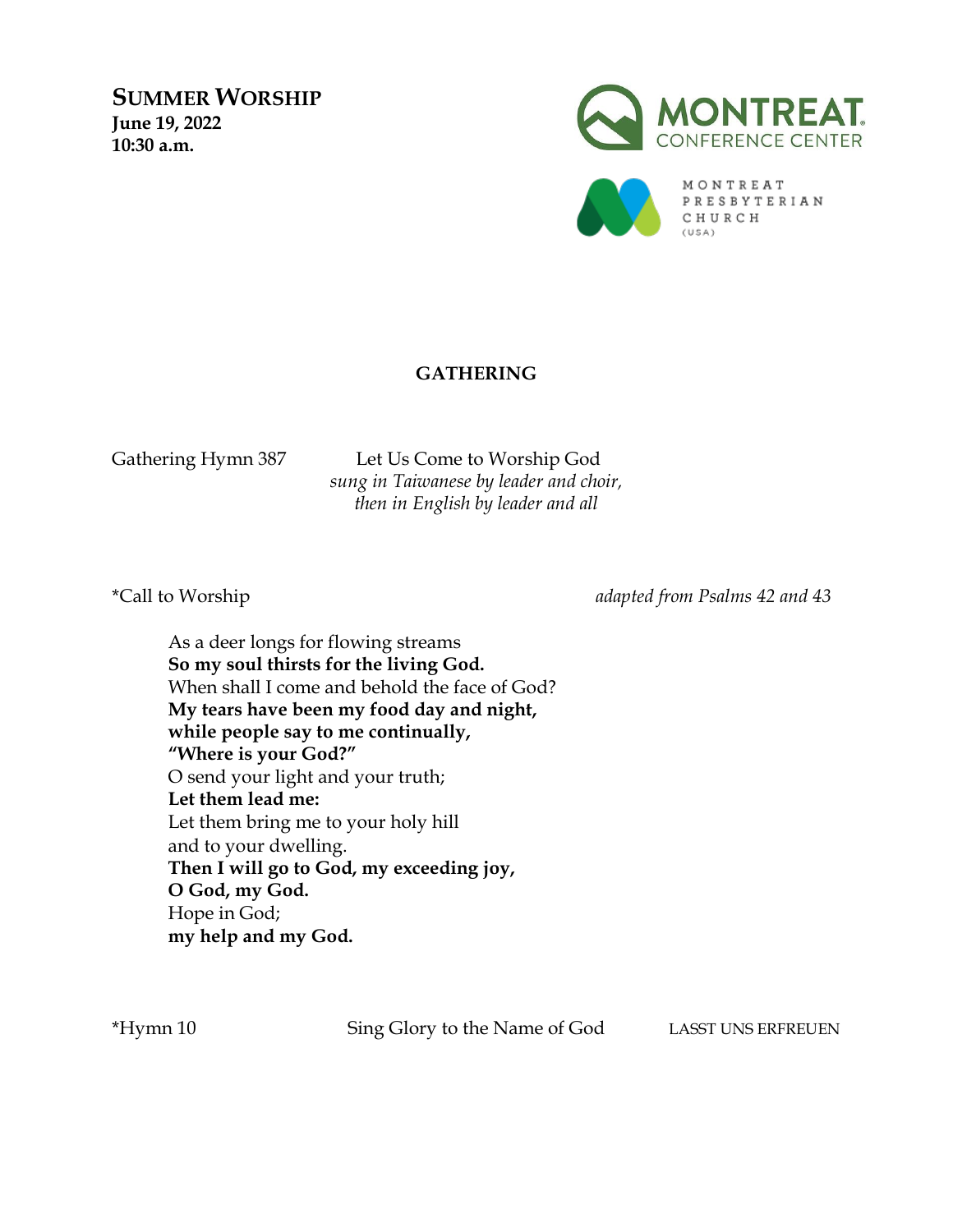Come, bring your burdens to God, for Jesus will never say no. (*Glory to God* 851)

...Let us pray as one body: **For the right roads we avoided traveling,** *Iona Abbey Worship Book* **and the kind words we refused to share; for the false gods who received our worship and the true selves we have starved of love, God, by your grace, forgive us.**

**For the hidden hurts we have held too tightly, and the promises which we never kept; for the careless use of our time and money and the and feeble excuses we should never have made, God, by your grace, forgive us.**

*silent confession*

 *all singing: Glory to God* 851  **Come, bring your burdens to God; come, bring your burdens to God; come, bring your burdens to God, for Jesus will never say no.**

In Jesus Christ, we are forgiven. **Thanks be to God.**

\*Hymn 582 Glory to God, Whose Goodness Shines on Me

Sacrament of Baptism

\*Affirmation of Faith

**I believe in God, the Father almighty, maker of heaven and earth, and in Jesus Christ his only Son, our Lord; who was conceived by the Holy Ghost, born of the Virgin Mary, suffered under Pontius Pilate, was crucified, dead, and buried; he descended into hell;**

**the third day he arose again from the dead;**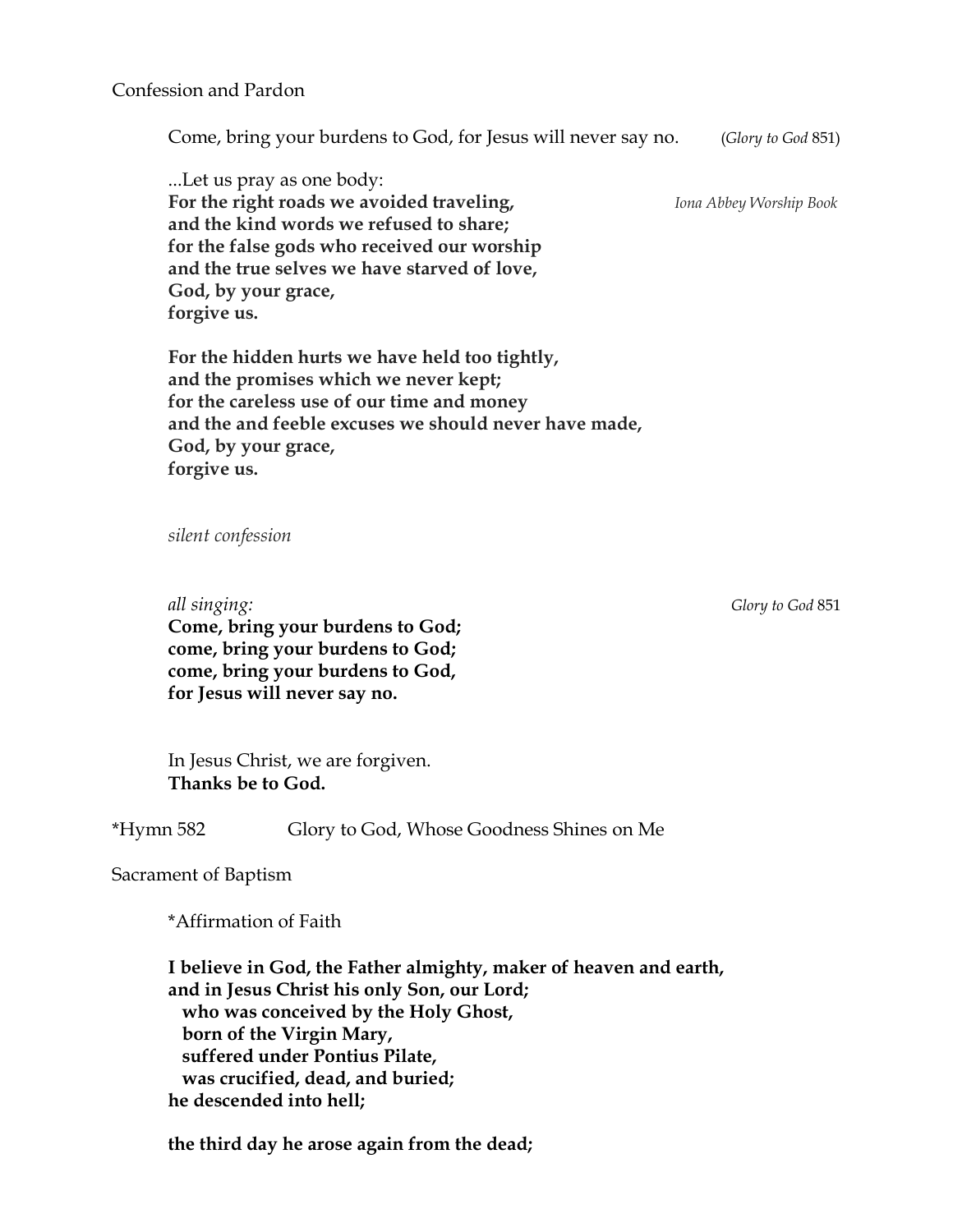**he ascended into heaven, and sitteth on the right hand of God the Father almighty; from thence he shall come to judge the quick and the dead. I believe in Holy Ghost; the holy catholic church; the communion of saints; the forgiveness of sins; the resurrection of the body; and the life everlasting. Amen.**

## \*Peace

The peace of Christ be with you all. **And also with you.**

## **WORD**

Prayer for Illumination

Scripture: Luke 8:26-39

Holy wisdom, holy word. **Thanks be to God.** 

Sermon "Seen" The Reverend Pen Peery

\*Hymn 773 Heaven Shall Not Wait HEAVEN SHALL NOT WAIT

Prayers of the People and The Lord's Prayer

At the land's dark roots, in the farthest deep, Mark Miller/Laurie Zelman Where the daylight dims, where no one can reach, Can the hand of God, can the voice of love find me even here? O to climb again where the eagle flies, where its nest is set in the sunlit skies! Can the hand of God, can the voice of love find me even here? Will the hand of God, can the voice of love find me even here?

May the hand of God find me even here.

**Our Father, who art in Heaven, hallowed be thy name, thy kingdom come, thy will be done, on earth as it is in heaven. Give us this day our daily bread, and forgive us our debts as we forgive debtors; and lead us not into temptation, but deliver us from evil. For thine is the kingdom, and the power, and the glory, forever. Amen.**